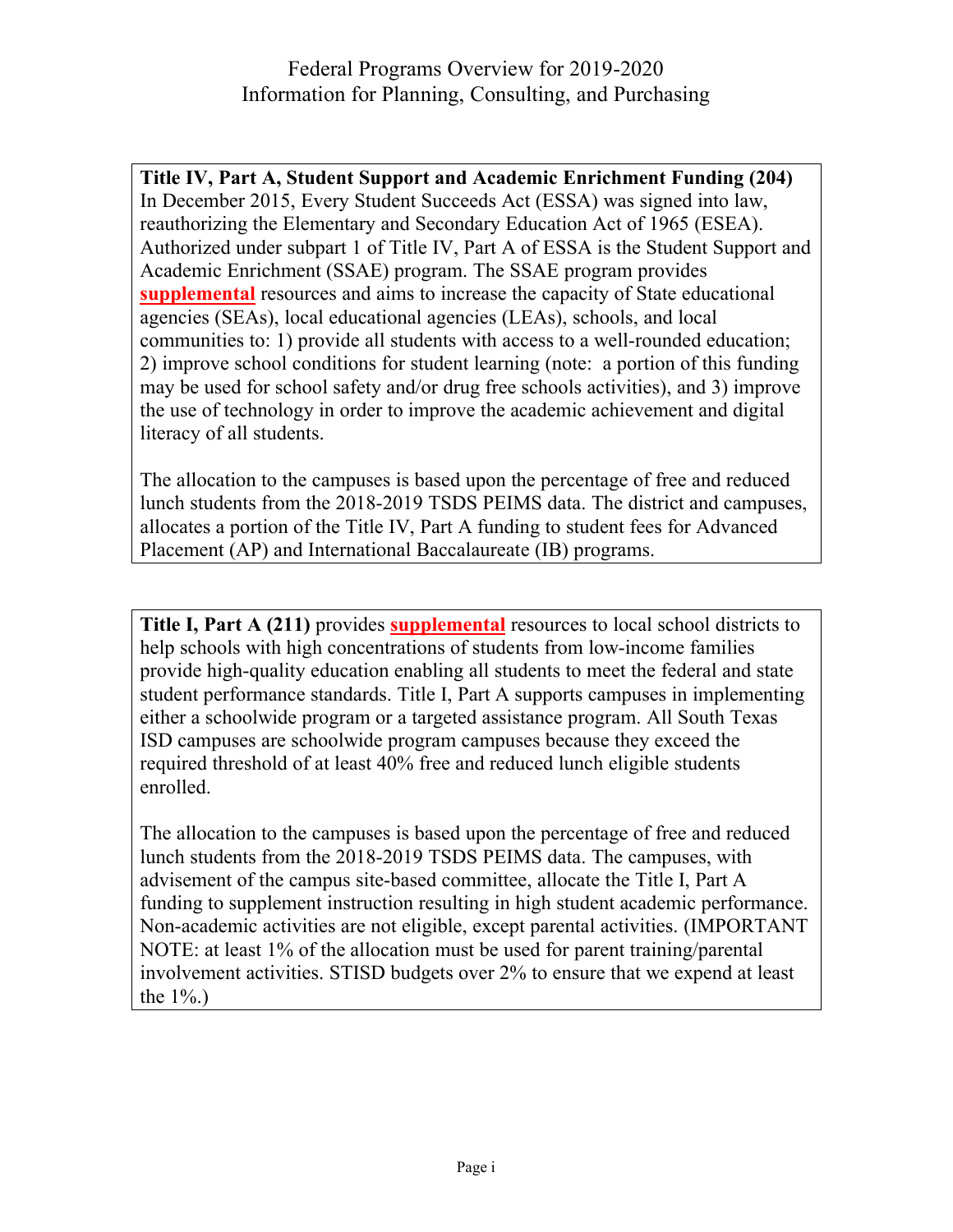**Title I, Part C (212)** provides **supplemental** resources to local school districts to provide high-quality education which will enable migrant students to meet the federal and state student performance standards. This funding must be used **only for migrant students**.

The allocation to the campuses is based upon the percentage of migrant students from the 2018-2019 TSDS PEIMS data. The campuses, with advisement of the campus site-based committee, allocate the Title I, Part C funding to supplement instruction for migrant students resulting in high student performance.

**IDEA-B (224)** provides resources to local school districts to provide high-quality education which will enable special education students to meet the state student performance standards. This funding must be used **only for special education students**.

The allocation to the campuses is based upon the percentage of special education students, both full-time and half-time students from the 2018-2019 end of school year and TSDS PEIMS data. The campuses, with advisement of the campus sitebased committee, allocate the IDEA-B funding to supplement instruction for special education students resulting in high student performance.

**Career and Technology Carl D. Perkins, Title I, Part C (244)** provides **supplemental** resources to local school districts to provide high-quality education which will enable career and technology students to meet the federal and state student performance standards. The funding must be used **only for career and technology students**.

The allocation to the campuses is based upon the percentage of free and reduced lunch students from the 2018-2019 TSDS PEIMS data. The campuses, with advisement of the campus site-based committee, allocate the CATE funding to supplement instruction for career and technology students resulting in high student performance.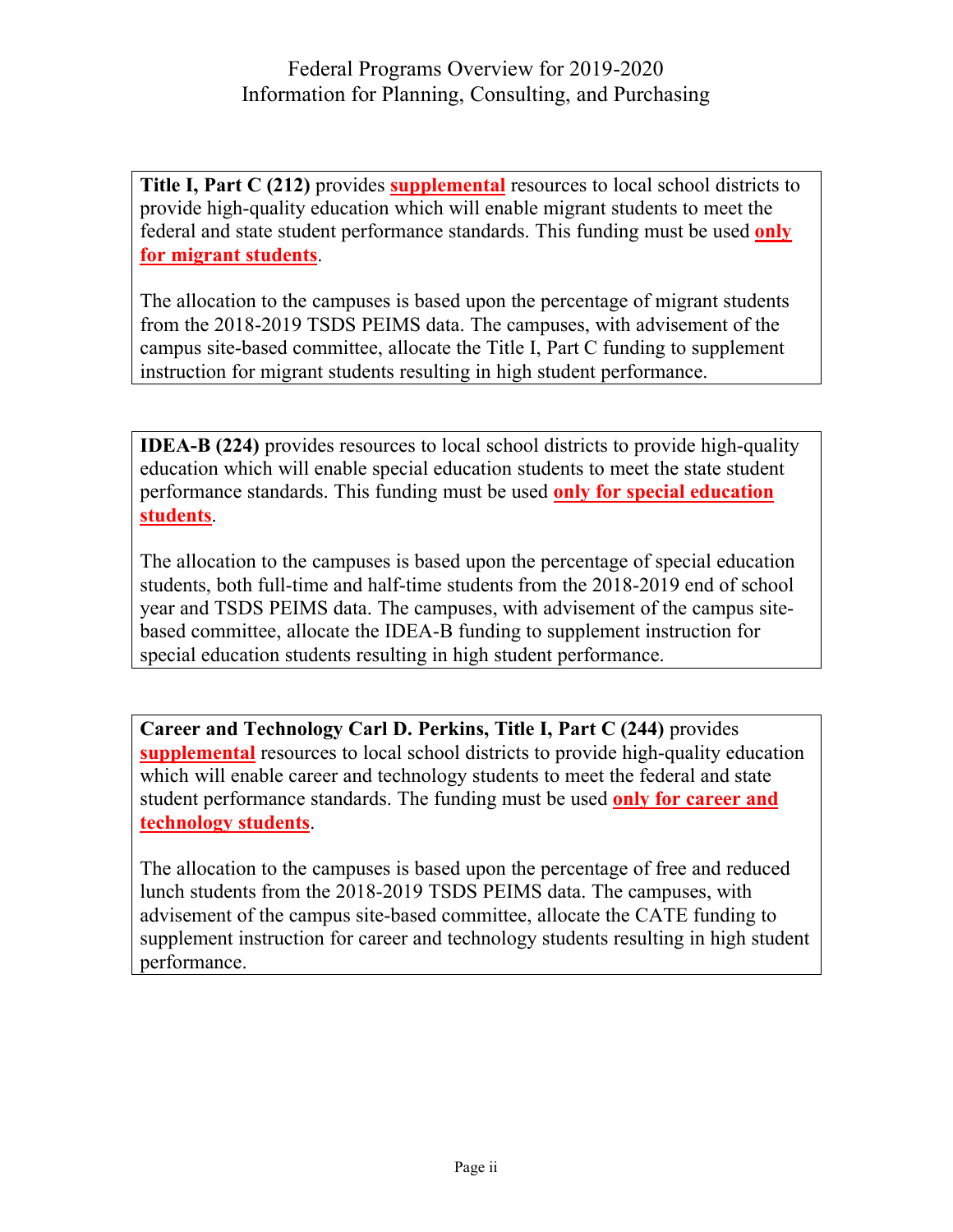**Title II, Part A—Teacher and Principal Training and Recruiting Fund (255)** provides financial assistance to local school districts to:

- 1. increase student academic achievement through improving teacher and principal quality and increasing the number of highly qualified teachers in classrooms and highly qualified principals and assistant principals in schools, and
- 2. hold local education agencies and schools accountable for improving student academic achievement.

The allocation to the campuses was based upon the percentage of free and reduced lunch students from the 2018-2019 TSDS PEIMS data. The campuses, with advisement of the campus site-based committee, allocate the TPTR funding to supplement the **training** of **only teachers, principals, and assistant principals** resulting in high student performance.

**Title III, Part A, English Language Learner Funding (263)** is intended to provide **supplemental** support services for limited English proficient students in learning English and meeting the state student performance standards. This funding must be used **only for ELL students**.

The allocation to the campuses is based upon the percentage of LEP students from the 2018-2019 TSDS PEIMS data. The campuses, with advisement of the campus site-based committee, allocate the Title III, Part A funding to enhance ELL instruction, support, and ELL student achievement.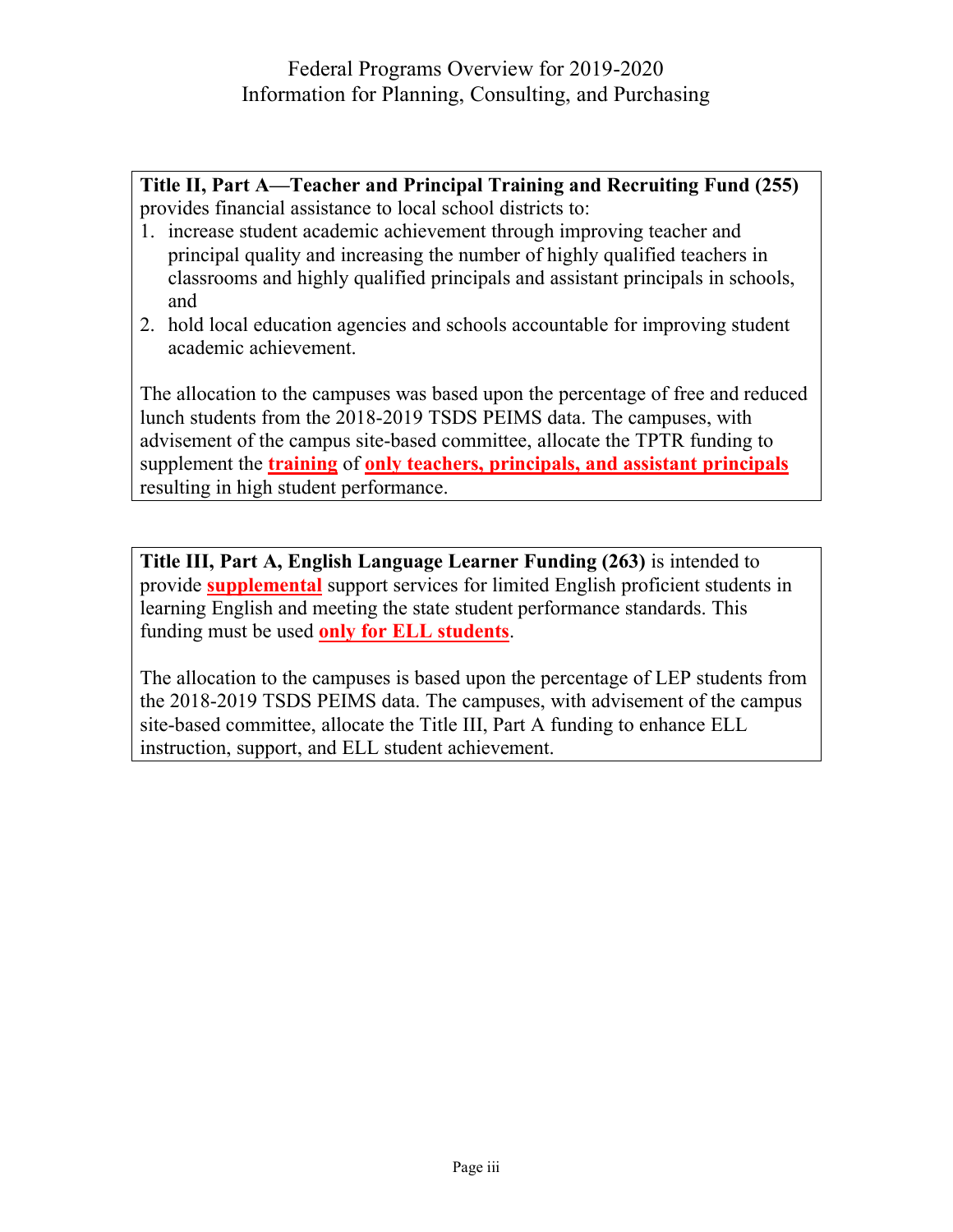| Title I, Part A (211)<br>Career & Tech (244)<br>Title II, Part A (255)<br>Title IV, Part A (204) | Free and<br>Reduced<br>Lunch<br>Count | % of Free<br>and<br>Reduced<br>Lunch Count |
|--------------------------------------------------------------------------------------------------|---------------------------------------|--------------------------------------------|
|                                                                                                  |                                       |                                            |
| <b>South Texas ISD</b>                                                                           | 2207                                  | 100.0%                                     |
| World Scholars (001)                                                                             | 361                                   | 16.4%                                      |
| Med Academy (003)                                                                                | 582                                   | 26.4%                                      |
| Med High (004)                                                                                   | 431                                   | 19.5%                                      |
| Sci Academy (005)                                                                                | 314                                   | 14.2%                                      |
| <b>STPA (041)</b>                                                                                | 238                                   | 10.8%                                      |
| Rising Scholars (042)                                                                            | 281                                   | 12.7%                                      |

**2019-2020 4.720** Indirect Cost %

2019-2020 allocation

| 2207                      |                         | <b>Planning Entitlements</b>                     | 2018-2019   | 2019-2020                                                                                                            | Difference  |
|---------------------------|-------------------------|--------------------------------------------------|-------------|----------------------------------------------------------------------------------------------------------------------|-------------|
| 361                       | 16.4%                   |                                                  |             |                                                                                                                      |             |
|                           | 26.4%                   |                                                  | \$1,141,843 | \$1,171,079                                                                                                          | \$29,236    |
| 431                       | 19.5%                   | Title I, Part C 212 Migrant (212)                |             | \$58,425                                                                                                             | ( \$2,668)  |
|                           | 14.2%                   | IDEA B 224 Special Ed (224)                      | \$633,939   | \$626,047                                                                                                            | ( \$7,892)  |
|                           | 10.8%                   | Perkins 244 CATE (244)                           | \$47,593    | \$51,048                                                                                                             | \$3,455     |
| 281                       |                         | Title II, Part A 255 TPTR (255)                  | \$129,073   | \$142,708                                                                                                            | \$13,635    |
|                           |                         |                                                  | \$12,217    | \$15,572                                                                                                             | \$3,355     |
|                           |                         | Title IV, Part A 204 Impr (204)                  |             | \$84,221                                                                                                             | \$12,371    |
| Migrant<br><b>Student</b> | % of Migrant<br>Student |                                                  |             |                                                                                                                      | \$51,492    |
|                           | Count                   | $100.0\%$<br>582<br>314<br>238<br>12.7%<br>Count |             | Title I, Part A 211 Schoolwide (211)<br>\$61,093<br>Title III, Part A 350 Bilingual (263)<br>\$71,850<br>\$2,097,608 | \$2,149,100 |

| Title I, Part C (212) | Migrant<br>Student<br>Count | % of Migrant<br>Student<br>Count |
|-----------------------|-----------------------------|----------------------------------|
|                       |                             |                                  |
| South Texas ISD       | 33                          | 100.0%                           |
| World Scholars (001)  | 5                           | 15.2%                            |
| Med Academy (003)     | 12                          | 36.4%                            |
| Med High (004)        | 4                           | 12.1%                            |
| Sci Academy (005)     | 4                           | 12.1%                            |
| STPA (041)            | 2                           | 6.1%                             |
| Rising Scholars (042) | 6                           | 18.2%                            |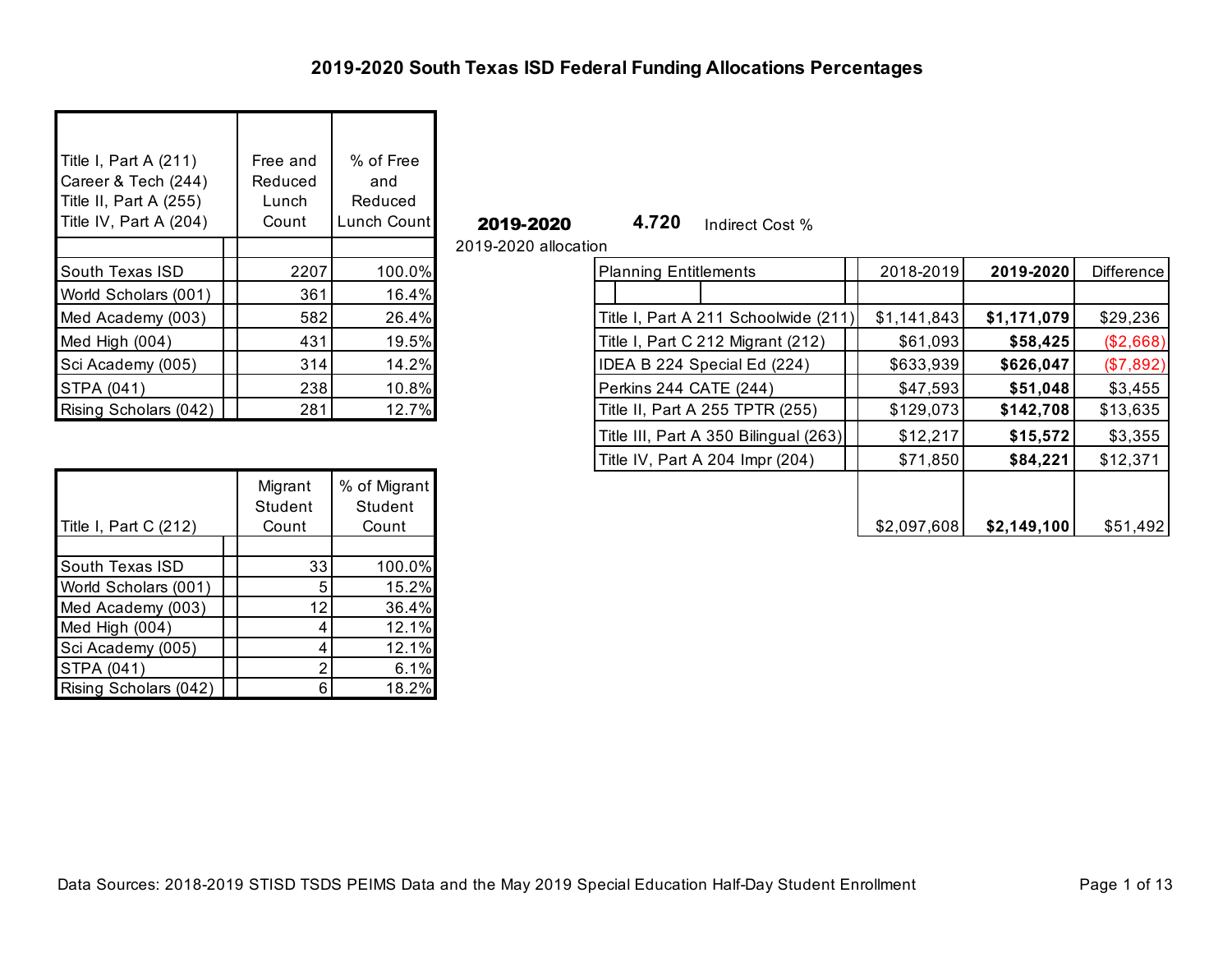### **2019-2020 South Texas ISD Federal Funding Allocations Percentages**

| <b>IDEA-B (224)</b>    | Special<br>Education<br>Student<br>$Count$ (Full-time) | Special<br>Education<br>Student<br>$Count$ (Half Day) | <b>Total Special</b><br>Education Student<br>Count | Total<br>Special<br>Education<br>FTE<br>Student<br>Count | % of FTE Special<br><b>Education Student</b><br>Count |
|------------------------|--------------------------------------------------------|-------------------------------------------------------|----------------------------------------------------|----------------------------------------------------------|-------------------------------------------------------|
|                        |                                                        |                                                       |                                                    |                                                          |                                                       |
| <b>South Texas ISD</b> | 113                                                    | 76                                                    | 189                                                | 151                                                      | 100.0%                                                |
| World Scholars (001)   | 33                                                     |                                                       | 33                                                 | 33                                                       | 21.9%                                                 |
| Med Academy (003)      | 22                                                     | 20                                                    | 42                                                 | 32                                                       | 21.2%                                                 |
| Med High (004)         | 12                                                     | 11                                                    | 23                                                 | 18                                                       | 11.6%                                                 |
| Sci Academy (005)      | 17                                                     | 45                                                    | 62                                                 | 40                                                       | 26.2%                                                 |
| <b>STPA (041)</b>      | 11                                                     | N/A                                                   | 11                                                 | 11                                                       | 7.3%                                                  |
| Rising Scholars (042)  | 18                                                     | N/A                                                   | 18                                                 | 18                                                       | 11.9%                                                 |

| Title III, Part A (263) | English<br>Language<br>Learner<br>Student<br>Count less<br>Parent<br>Denials | % of English<br>Language<br>Learner<br>Student<br>Count |
|-------------------------|------------------------------------------------------------------------------|---------------------------------------------------------|
|                         |                                                                              |                                                         |
| South Texas ISD         | 152                                                                          | 100.0%                                                  |
| World Scholars (001)    | 42                                                                           | 27.6%                                                   |
| Med Academy (003)       | 10                                                                           | 6.6%                                                    |
| Med High (004)          | 26                                                                           | 17.1%                                                   |
| Sci Academy (005)       | 9                                                                            | 5.9%                                                    |
| STPA (041)              | 26                                                                           | 17.1%                                                   |
| Rising Scholars (042)   | 39                                                                           | 25.7%                                                   |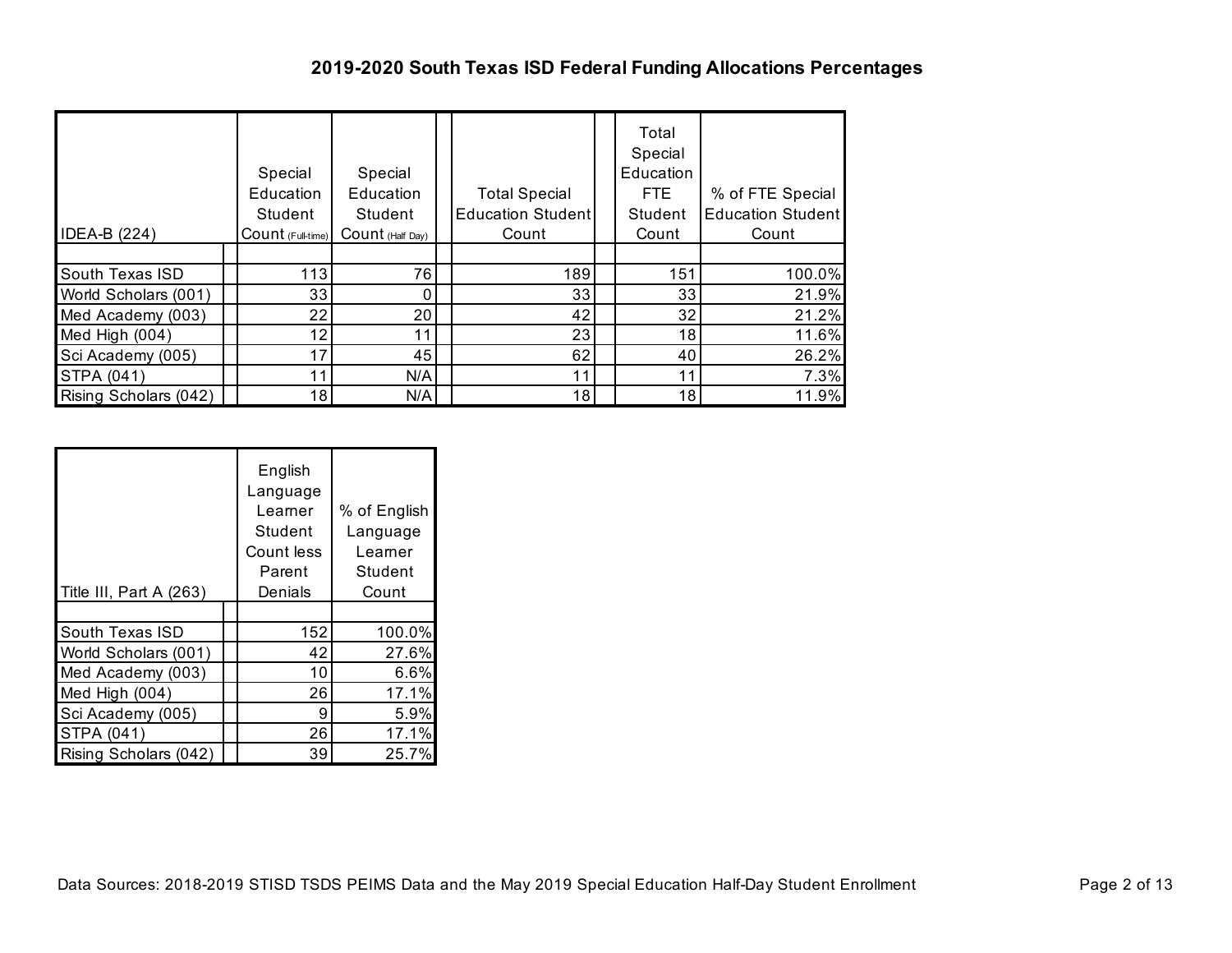| <b>Title Programs</b><br><b>School Wide Eligibility</b> | District and<br>Campus<br>Student<br>Enrollment | Free and<br>Reduced<br>Lunch<br><b>Students</b> | % of Free and<br>Reduced Lunch<br>Students | School<br>Wide<br>Eligible |
|---------------------------------------------------------|-------------------------------------------------|-------------------------------------------------|--------------------------------------------|----------------------------|
|                                                         |                                                 |                                                 |                                            |                            |
| South Texas ISD                                         | 4098                                            | 2207                                            | 53.86%                                     |                            |
| World Scholars (001)                                    | 598                                             | 361                                             | 60.37%                                     | Yes                        |
| Med Academy (003)                                       | 817                                             | 582                                             | 71.24%                                     | Yes                        |
| Med High (004)                                          | 791                                             | 431                                             | 54.49%                                     | Yes                        |
| Sci Academy (005)                                       | 774                                             | 314                                             | 40.57%                                     | Yes                        |
| STPA (041)                                              | 573                                             | 238                                             | 41.54%                                     | Yes                        |
| Rising Scholars (042)                                   | 545                                             | 281                                             | 51.56%                                     | Yes                        |

| <b>Title Programs</b><br>School Wide<br>Rank Order | District and<br>Campus<br>Student<br>Enrollment | Free and<br>Reduced<br>Lunch<br><b>Students</b> | % of Free and<br>Reduced Lunch<br><b>Students</b> | School<br>Wide<br>Eligible | Rank Order |
|----------------------------------------------------|-------------------------------------------------|-------------------------------------------------|---------------------------------------------------|----------------------------|------------|
| South Texas ISD                                    | 4098                                            | 2207                                            | 53.86%                                            |                            |            |
| Med Academy (003)                                  | 817                                             | 582                                             | 71.24%                                            | Yes                        |            |
| World Scholars (001)                               | 598                                             | 361                                             | 60.37%                                            | Yes                        |            |
| Med High (004)                                     | 791                                             | 431                                             | 54.49%                                            | Yes                        | 3          |
| Rising Scholars (042)                              | 545                                             | 281                                             | 51.56%                                            | Yes                        |            |
| <b>STPA (041)</b>                                  | 573                                             | 238                                             | 41.54%                                            | Yes                        | 5          |
| Sci Academy (005)                                  | 774                                             | 314                                             | 40.57%                                            | Yes                        | $6 \mid$   |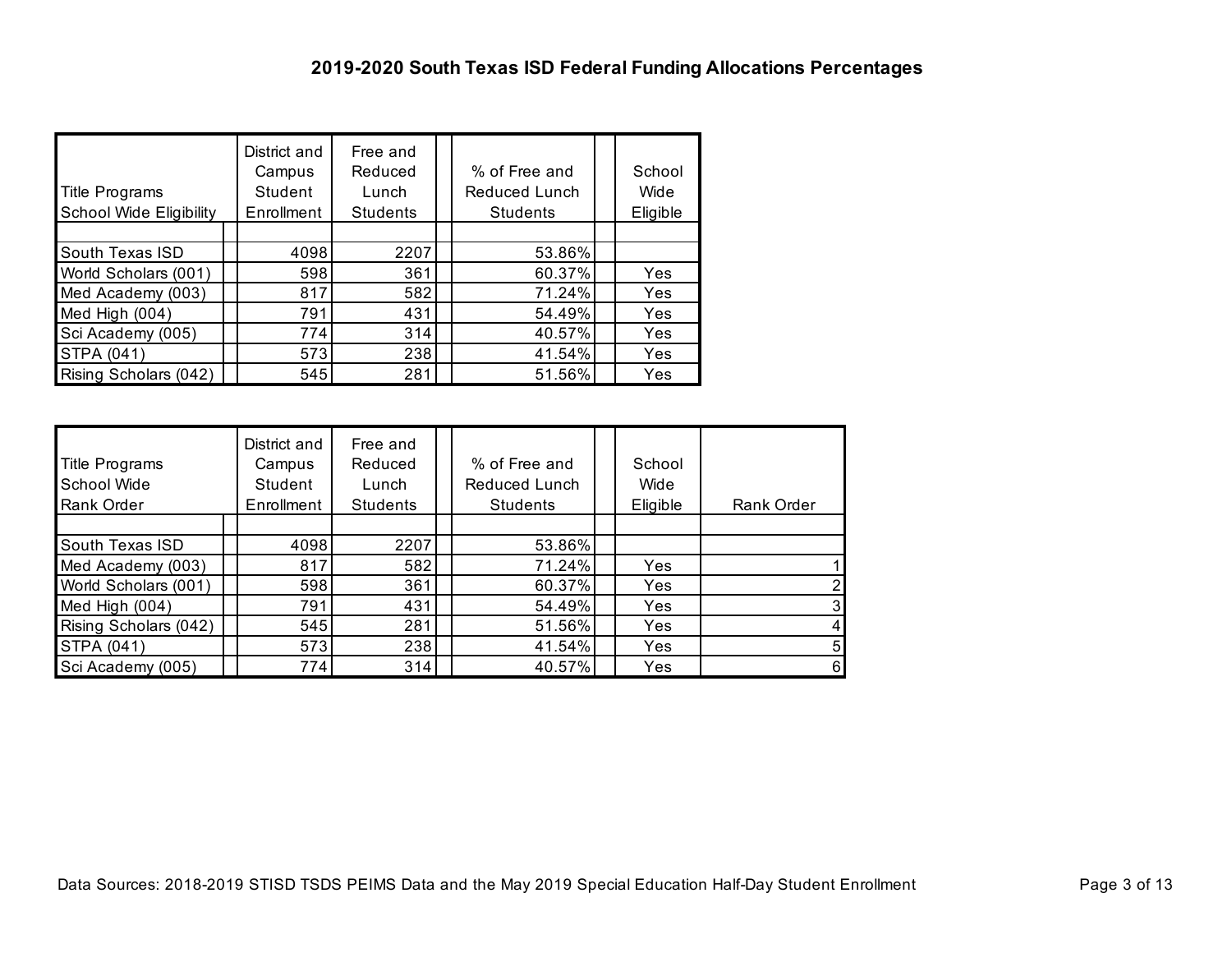## South Texas ISD

| <b>Carry Forward</b><br>Max allocation<br>2019-2020 allocation | \$0<br>\$0<br>\$71,850 |                                                             |
|----------------------------------------------------------------|------------------------|-------------------------------------------------------------|
| <b>Planning Allocation</b>                                     | \$71,850               | <b>Indirect Cost Calculation</b>                            |
|                                                                | (\$1,409)              | \$70,441                                                    |
| <b>Total for Expenditure</b>                                   | \$70,441               | \$1,409                                                     |
|                                                                |                        | \$71,850                                                    |
|                                                                | \$70,441               |                                                             |
| <b>Campus Allocations</b>                                      |                        |                                                             |
| 001 World Scholars                                             | \$11,522               | 16.4%                                                       |
| 003 MA                                                         | \$18,576               | 26.4%<br>6100's<br>\$0<br><b>Salaries</b>                   |
| 004 MH                                                         | \$13,756               | 19.5%<br><b>Professional Services</b><br>\$58,441<br>6200's |
| 005 SA                                                         | \$10,022               | 14.2%<br>\$12,000<br>6300's<br><b>Supplies</b>              |
| 041 STPA                                                       | \$7,596                | 10.8%<br><b>Travel</b><br>6400's<br>\$0                     |
| 042 Rising Scholars                                            | \$8,969                | \$70,441<br>12.7%                                           |
|                                                                | \$70,441               | 100.0%                                                      |
| 001 WS                                                         | \$11,522               | Function 11<br>\$65,941                                     |
|                                                                | \$9,272                | Function 13<br>Exam Fees (11) 6216<br>\$4,500               |
|                                                                | \$750                  | Training Contract Serv (13) 6200<br>\$70,441                |
|                                                                | \$1,500                | <b>Supplies (11) 6300</b><br>\$450 Supplies                 |
|                                                                |                        | \$1,050 Non-Consumable                                      |
|                                                                | \$0                    |                                                             |
| 003 MA                                                         | \$18,576               |                                                             |
|                                                                | \$15,826               | Exam Fees (11) 6216                                         |
|                                                                | \$750                  | Training Contract Serv (13) 6200                            |
|                                                                | \$2,000                | <b>Supplies (11) 6300</b><br>\$600 Supplies                 |
|                                                                |                        | \$1,400 Non-Consumable                                      |
|                                                                | \$0                    |                                                             |
| 004 MH                                                         | \$13,756               |                                                             |
|                                                                | \$11,256               | Exam Fees (11) 6216                                         |
|                                                                | \$750                  | Training Contract Serv (13) 6200                            |
|                                                                | \$1,750                | <b>Supplies (11) 6300</b><br>\$525 Supplies                 |
|                                                                | \$0                    | \$1,225 Non-Consumable                                      |
| 005 SA                                                         | \$10,022               |                                                             |
|                                                                | \$7,522                | Exam Fees (11) 6216                                         |
|                                                                | \$750                  | Training Contract Serv (13) 6200                            |
|                                                                | \$1,750                | <b>Supplies (11) 6300</b><br>\$525 Supplies                 |
|                                                                |                        | \$1,225 Non-Consumable                                      |
|                                                                | \$0                    |                                                             |
| 041 STPA                                                       | \$7,596                |                                                             |
|                                                                | \$4,346                | Exam Fees (11) 6216                                         |
|                                                                | \$750                  | Training Contract Serv (13) 6200                            |
|                                                                | \$2,500                | <b>Supplies (11) 6300</b><br>\$750 Supplies                 |
|                                                                |                        | \$1,750 Non-Consumable                                      |
|                                                                | \$0                    |                                                             |

# **Title IV, Part A 204 Student Support and Academic Enrichment (SSAEP)**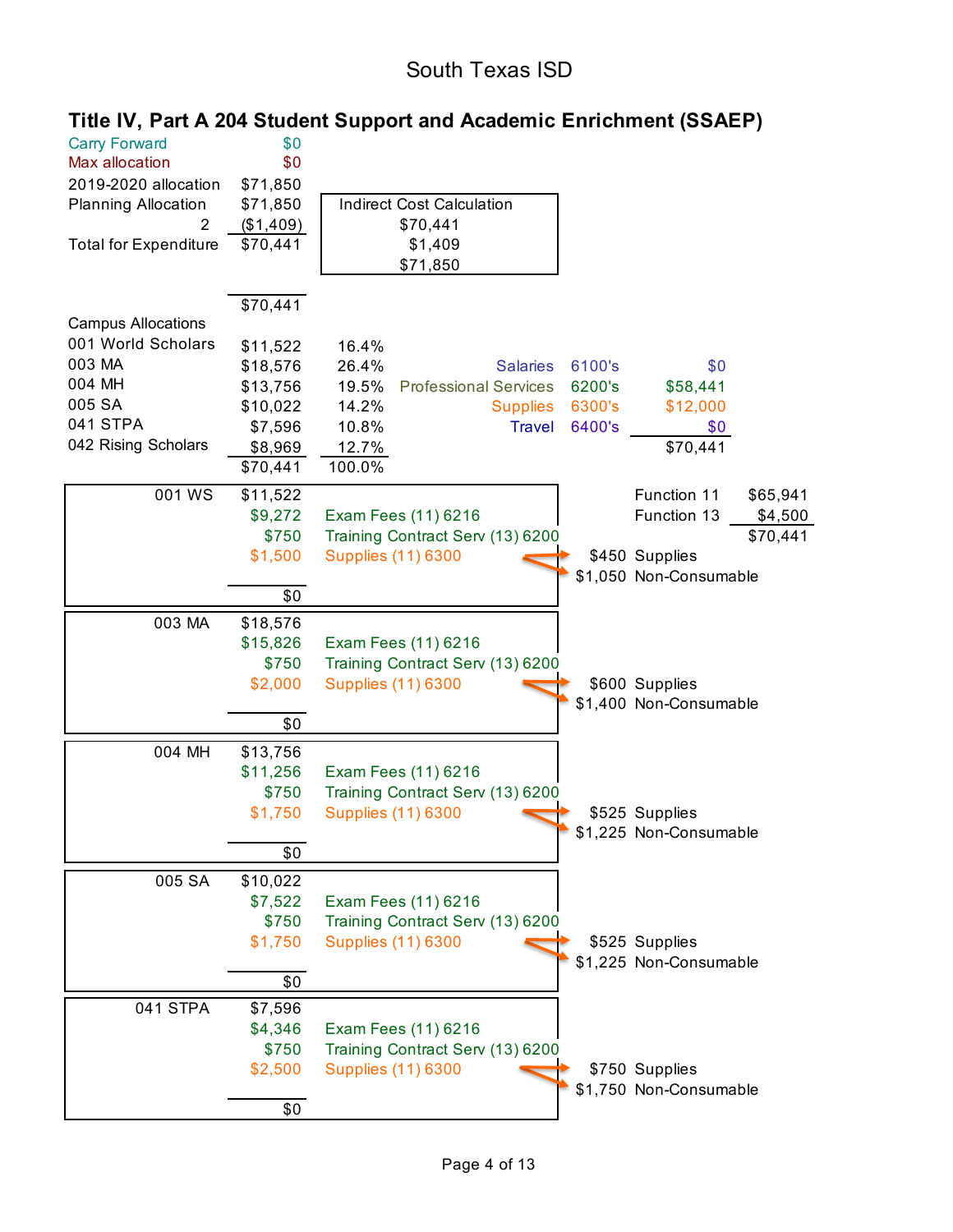## South Texas ISD

# **Title IV, Part A 204 Student Support and Academic Enrichment (SSAEP)**

| 042 RSA | \$8,969 |                                  |                        |
|---------|---------|----------------------------------|------------------------|
|         | \$5,719 | Exam Fees (11) 6216              |                        |
|         | \$750   | Training Contract Serv (13) 6200 |                        |
|         | \$2,500 | <b>Supplies (11) 6300</b>        | \$750 Supplies         |
|         |         |                                  | \$1,750 Non-Consumable |
|         | \$0     |                                  |                        |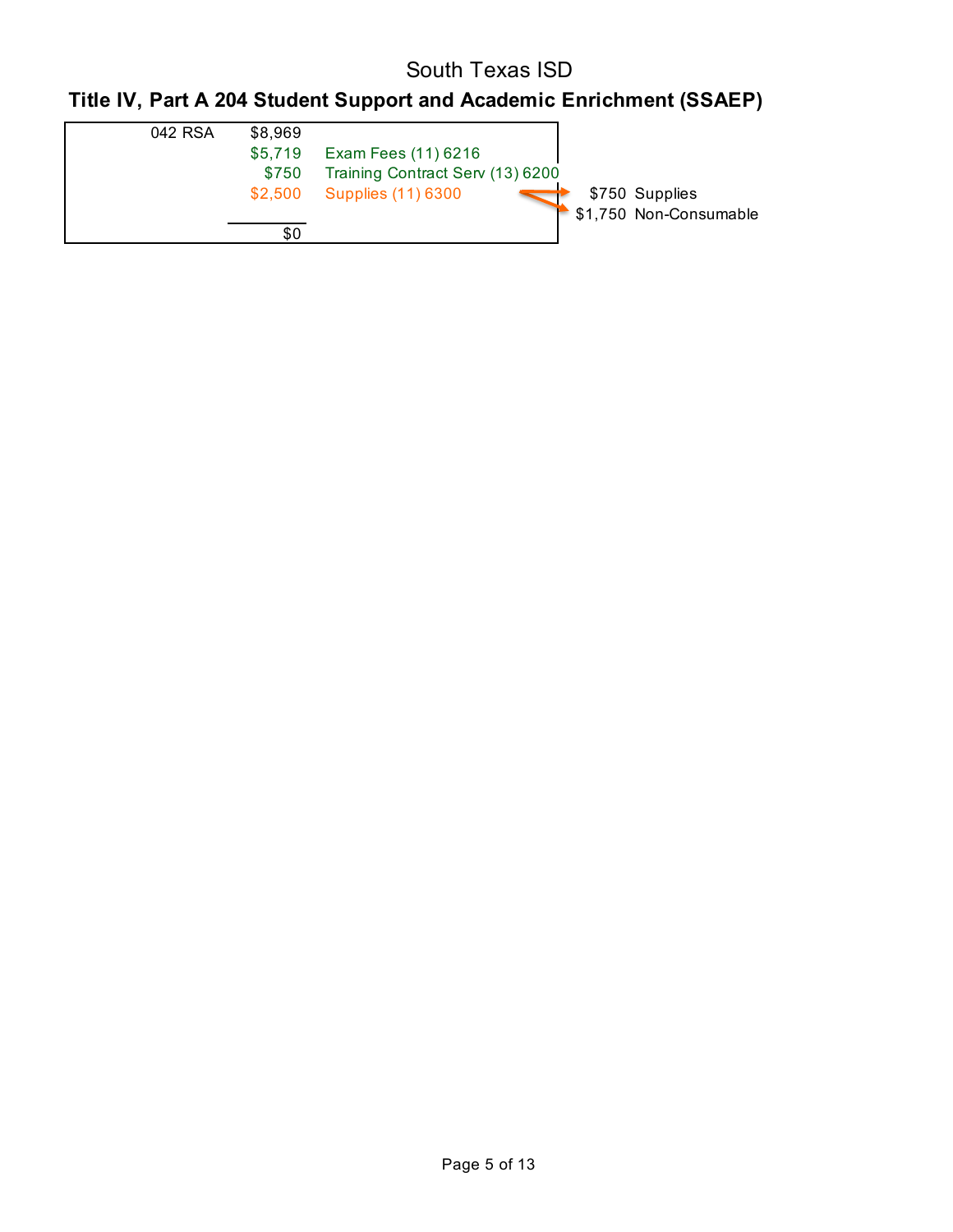|                              |             |                           | <b>South Texas ISD</b>                    |                                 |                                 |
|------------------------------|-------------|---------------------------|-------------------------------------------|---------------------------------|---------------------------------|
| <b>Title I, Part A (211)</b> |             |                           | 2019-2020                                 |                                 |                                 |
| <b>Carry Forward</b>         | \$0         |                           |                                           |                                 |                                 |
| Max allocation               | \$0         |                           |                                           |                                 |                                 |
| 2019-2020 allocation         | \$1,171,079 |                           |                                           |                                 |                                 |
| <b>Planning Allocation</b>   | \$1,171,079 |                           | <b>Indirect Cost Calculation</b>          |                                 |                                 |
| 4.72                         | (\$52,784)  |                           | \$1,118,295                               |                                 |                                 |
| <b>Total for Expenditure</b> | \$1,118,295 |                           | \$52,784                                  |                                 |                                 |
|                              |             |                           | \$1,171,079                               |                                 |                                 |
|                              |             |                           |                                           |                                 |                                 |
| District-wide Evaluation     | \$1,500     |                           | District Wide Evaluation (11) 6200        |                                 |                                 |
| District-wide Training       | \$2,500     |                           | District Wide Training Supplies (13) 6300 |                                 |                                 |
|                              | \$1,114,295 |                           |                                           |                                 | \$875 Supplies                  |
|                              |             |                           |                                           |                                 | \$1,625 Non-Consumable          |
| <b>Campus Allocations</b>    |             |                           | <b>Salaries</b>                           | 6100's                          | \$180,000                       |
| 001 World Scholars           | \$182,266   | 16.4%                     | <b>Professional Services</b>              | 6200's                          | \$35,786                        |
| 003 MA                       | \$293,847   | 26.4%                     | <b>Supplies</b>                           | 6300's                          | \$730,010                       |
| 004 MH                       | \$217,608   | 19.5%                     | <b>Travel</b>                             | 6400's                          | \$172,500                       |
| 005 SA                       | \$158,536   | 14.2%                     |                                           |                                 | \$1,118,295                     |
| 041 STPA                     | \$120,164   | 10.8%                     |                                           |                                 |                                 |
| 042 Rising Scholars          | \$141,875   | 12.7%                     |                                           | \$33,429 Parent Training Total  |                                 |
|                              | \$1,114,295 | 100.0%                    |                                           |                                 | 2.9% Parent Training Percentage |
|                              |             |                           |                                           | Function 11                     | \$1,082,367                     |
| 001 WS                       | \$182,266   |                           |                                           | Function 13                     | \$2,500                         |
|                              | \$25,000    |                           | Tutors $(11)$ 6100 + benefits             | Function 61                     | \$33,429                        |
|                              | \$2,000     |                           | Contracted Tutors (11) 6200               |                                 |                                 |
|                              | \$3,645     |                           | Parent Training Contr Serv (61) 6200      |                                 |                                 |
|                              | \$124,798   | <b>Supplies (11) 6300</b> |                                           |                                 | $$37,439$ Supplies              |
|                              | \$1,823     |                           | Parent Training Supplies (61) 6300        |                                 | \$87,358 Non-Consumable         |
|                              | \$25,000    |                           | Tutoring Transportation (11) 6400         |                                 |                                 |
|                              | \$0         |                           |                                           |                                 |                                 |
| 003 MA                       | \$293,847   |                           |                                           |                                 |                                 |
|                              | \$55,000    |                           | Tutors $(11)$ 6100 + benefits             |                                 |                                 |
|                              | \$2,000     |                           | Contracted Tutors (11) 6200               |                                 |                                 |
|                              | \$5,877     |                           | Parent Training Contr Serv (61) 6200      |                                 |                                 |
|                              | \$190,531   | <b>Supplies (11) 6300</b> |                                           |                                 | \$57,159 Supplies               |
|                              | \$2,938     |                           | Parent Training Supplies (61) 6300        |                                 | \$133,372 Non-Consumable        |
|                              | \$37,500    |                           | Tutoring Transportation (11) 6400         |                                 |                                 |
|                              | \$0         |                           |                                           |                                 |                                 |
|                              |             |                           |                                           |                                 |                                 |
| 004 MH                       | \$217,608   |                           |                                           |                                 |                                 |
|                              | \$25,000    |                           | Tutors $(11)$ 6100 + benefits             |                                 |                                 |
|                              | \$2,000     |                           | Contracted Tutors (11) 6200               |                                 |                                 |
|                              | \$4,352     |                           | Parent Training Contr Serv (61) 6200      |                                 |                                 |
|                              | \$154,080   | <b>Supplies (11) 6300</b> |                                           | $\rightarrow$ \$46,224 Supplies |                                 |
|                              | \$2,176     |                           | Parent Training Supplies (61) 6300        |                                 | \$107,856 Non-Consumable        |
|                              | \$30,000    |                           | Tutoring Transportation (11) 6400         |                                 |                                 |
|                              | \$0         |                           |                                           |                                 |                                 |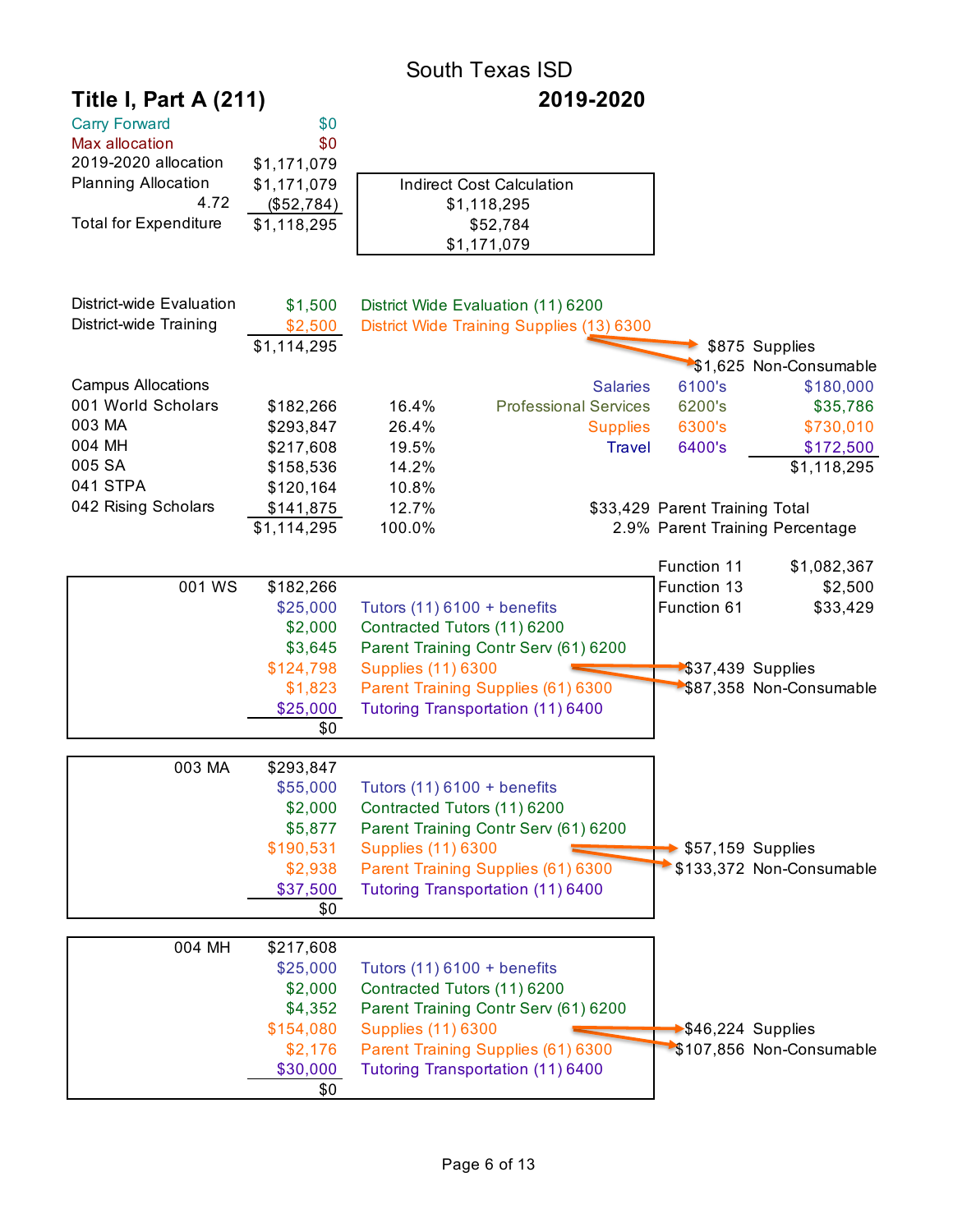# South Texas ISD **Title I, Part A (211) 2019-2020**

| 005 SA   | \$158,536<br>\$25,000<br>\$2,000<br>\$3,171<br>\$96,780<br>\$1,585<br>\$30,000<br>\$0 | Tutors $(11)$ 6100 + benefits<br>Contracted Tutors (11) 6200<br>Parent Training Contr Serv (61) 6200<br><b>Supplies (11) 6300</b><br>Parent Training Supplies (61) 6300<br>Tutoring Transportation (11) 6400        |                  | $\blacktriangleright$ \$29,034 Supplies<br>\$67,746 Non-Consumable |
|----------|---------------------------------------------------------------------------------------|---------------------------------------------------------------------------------------------------------------------------------------------------------------------------------------------------------------------|------------------|--------------------------------------------------------------------|
| 041 STPA | \$120,164<br>\$25,000<br>\$2,000<br>\$2,403<br>\$64,559<br>\$1,202<br>\$25,000<br>\$0 | Tutors $(11)$ 6100 + benefits<br>Contracted Tutors (11) 6200<br>Parent Training Contr Serv (61) 6200<br><b>Supplies (11) 6300</b><br>Parent Training Supplies (61) 6300<br>Tutoring Transportation (11) 6400        | S19,368 Supplies | \$45,191 Non-Consumable                                            |
| 042 RSA  | \$141,875<br>\$25,000<br>\$2,000<br>\$2,837<br>\$85,618<br>\$1,419<br>\$25,000<br>\$0 | Tutors $(11)$ 6100 + benefits<br>Contracted Tutors (11) 6200<br>Parent Training Contr Serv (61) 6200<br><b>Supplies (11) 6300</b><br>Parent Training Supplies (61) 6300<br><b>Tutoring Transportation (11) 6400</b> | S25,685 Supplies | \$59,933 Non-Consumable                                            |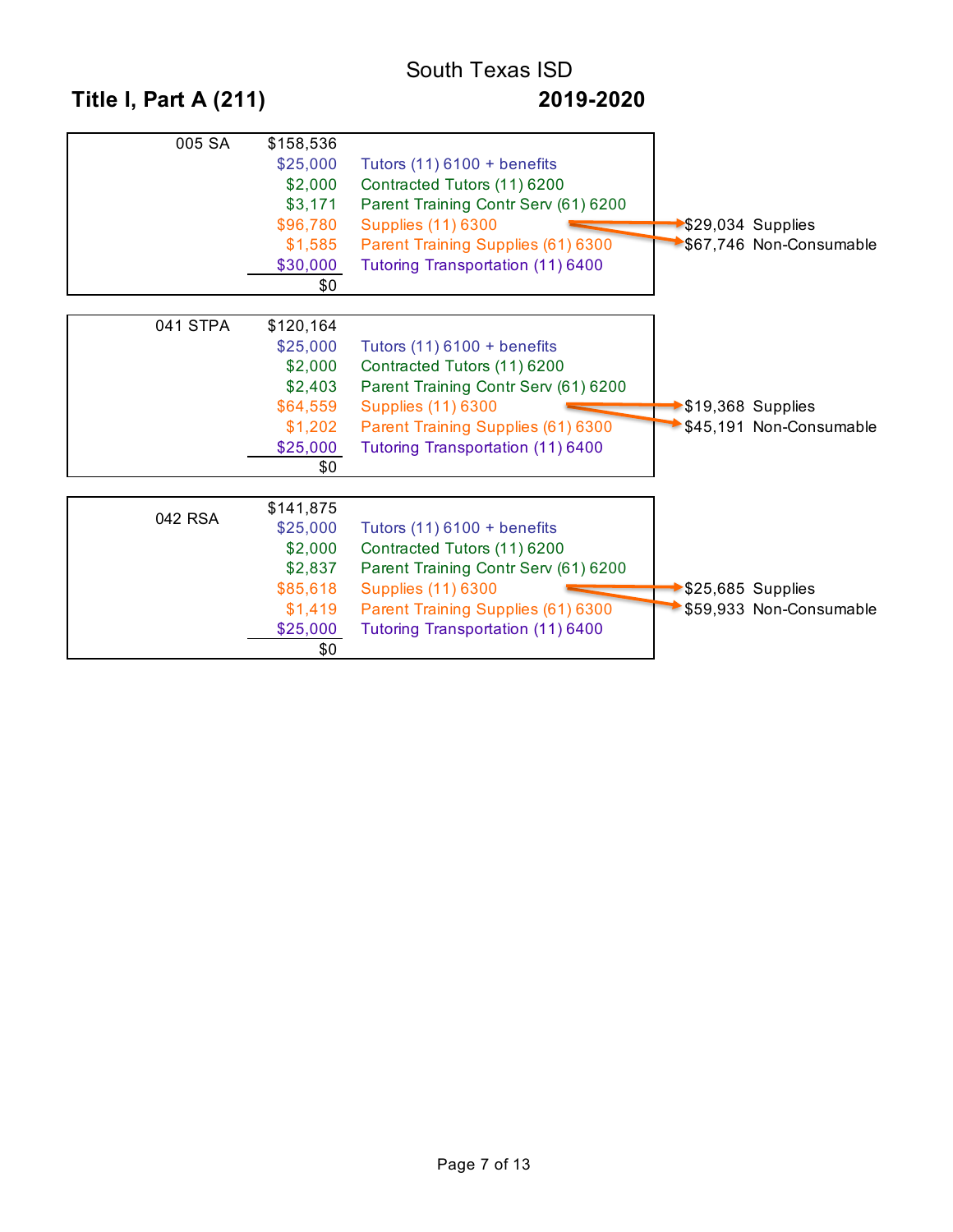# **Title I, Part C (212) Migrant**

| <b>Carry Forward</b>         | \$0       | 2019-2020                 |                                  |        |                         |
|------------------------------|-----------|---------------------------|----------------------------------|--------|-------------------------|
| Max allocation               | \$0       |                           | <b>Indirect Cost Calculation</b> |        |                         |
| 2019-2020 allocation         | \$58,425  |                           | \$55,792                         |        |                         |
| <b>Planning Allocation</b>   | \$58,425  |                           | \$2,633                          |        |                         |
| 4.72                         | (\$2,633) |                           | \$58,425                         |        |                         |
| <b>Total for Expenditure</b> | \$55,792  |                           |                                  |        |                         |
| <b>Campus Allocations</b>    |           |                           |                                  |        |                         |
| 001 World Scholars           | \$8,453   | 15.2%                     |                                  |        |                         |
| 003 MA                       | \$20,288  | 36.4%                     | <b>Salaries</b>                  | 6100's | \$0                     |
| 004 MH                       | \$6,763   | 12.1%                     | <b>Professional Services</b>     | 6200's | \$3,000                 |
| 005 SA                       | \$6,763   | 12.1%                     | <b>Supplies</b>                  | 6300's | \$52,792                |
| 041 STPA                     | \$3,381   | 6.1%                      | <b>Travel</b>                    | 6400's | \$0                     |
| 042 Rising Scholars          | \$10,144  | 18.2%                     |                                  |        |                         |
|                              | \$55,792  | 100.0%                    |                                  |        | \$55,792                |
|                              |           |                           |                                  |        |                         |
| 001 WS                       | \$8,453   |                           |                                  |        |                         |
|                              | \$500     |                           | Contracted Service (11) 6200     |        |                         |
|                              | \$7,953   | <b>Supplies (11) 6300</b> |                                  |        | \$2,386 Supplies        |
|                              | \$0       |                           |                                  |        | \$5,567 Non-Consumable  |
|                              |           |                           |                                  |        |                         |
| 003 MA                       | \$20,288  |                           |                                  |        |                         |
|                              | \$500     |                           | Contracted Service (11) 6200     |        |                         |
|                              | \$19,788  | Supplies (11) 6300        |                                  |        | \$5,936 Supplies        |
|                              | \$0       |                           |                                  |        | \$13,852 Non-Consumable |
|                              |           |                           |                                  |        |                         |
| 004 MH                       | \$6,763   |                           |                                  |        |                         |
|                              | \$500     |                           | Contracted Service (11) 6200     |        |                         |
|                              | \$6,263   | Supplies (11) 6300        |                                  |        | \$1,879 Supplies        |
|                              | \$0       |                           |                                  |        | \$4,384 Non-Consumable  |
|                              |           |                           |                                  |        |                         |
| 005 SA                       | \$6,763   |                           |                                  |        |                         |
|                              | \$500     |                           | Contracted Service (11) 6200     |        |                         |
|                              | \$6,263   | <b>Supplies (11) 6300</b> |                                  |        | \$1,879 Supplies        |
|                              | \$0       |                           |                                  |        | \$4,384 Non-Consumable  |
|                              |           |                           |                                  |        |                         |
| 041 STPA                     | \$3,381   |                           |                                  |        |                         |
|                              | \$500     |                           | Contracted Service (11) 6200     |        |                         |
|                              | \$2,881   | Supplies (11) 6300 =      |                                  |        | \$864 Supplies          |
|                              | \$0       |                           |                                  |        | \$2,017 Non-Consumable  |
|                              |           |                           |                                  |        |                         |
| 042 RSA                      | \$10,144  |                           |                                  |        |                         |
|                              | \$500     |                           | Contracted Service (11) 6200     |        |                         |
|                              | \$9,644   | <b>Supplies (11) 6300</b> |                                  |        | \$2,893 Supplies        |
|                              | \$0       |                           |                                  |        | \$6,751 Non-Consumable  |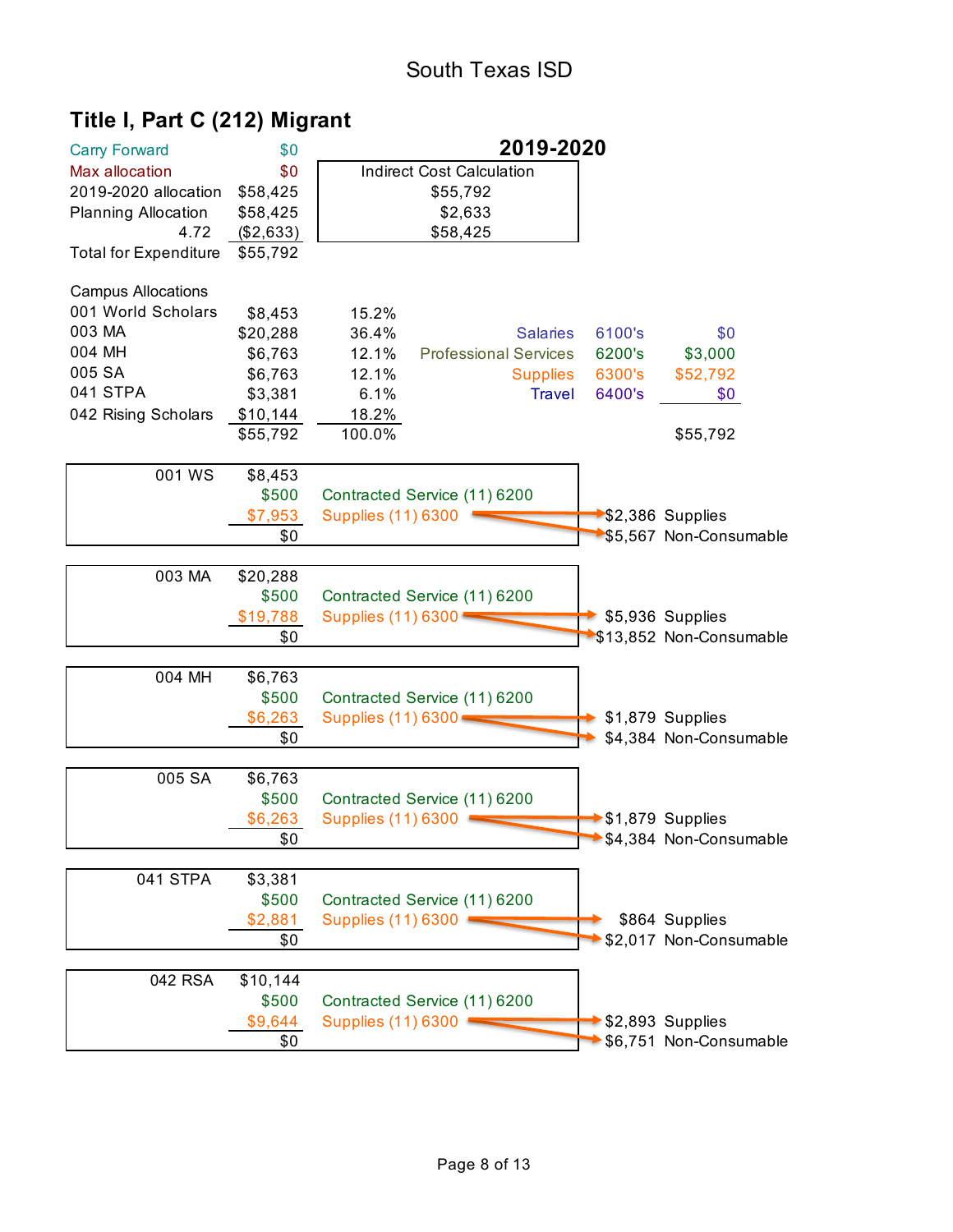| <b>Carry Forward</b>         | \$0        |                            | 2019-2020                            |             |                                                  |
|------------------------------|------------|----------------------------|--------------------------------------|-------------|--------------------------------------------------|
| Max allocation               | \$0        |                            |                                      |             |                                                  |
| 2019-2020 allocation         | \$626,047  |                            |                                      |             |                                                  |
| <b>Planning Allocation</b>   | \$626,047  |                            | <b>Indirect Cost Calculation</b>     |             |                                                  |
| 4.72                         | (\$28,218) |                            | \$597,829                            |             |                                                  |
| <b>Total for Expenditure</b> | \$597,829  |                            | \$28,218                             |             |                                                  |
|                              |            |                            | \$626,047                            |             |                                                  |
|                              | \$3,000    | Professional Services 6200 |                                      |             | $\blacktriangleright$ \$2,100 (11) Prof Services |
|                              | \$2,000    |                            | District Wide Evaluator (21) 6200    |             | \$900 (31) Prof Services                         |
|                              | \$592,829  |                            |                                      |             |                                                  |
| <b>Campus Allocations</b>    |            |                            |                                      |             |                                                  |
| 001 World Scholars           | \$129,559  | 21.9%                      |                                      |             |                                                  |
| 003 MA                       | \$125,633  | 21.2%                      | <b>Salaries</b>                      | 6100's      | \$363,000                                        |
| 004 MH                       | \$68,705   | 11.6%                      | <b>Professional Services</b>         | 6200's      | \$145,000                                        |
| 005 SA                       | \$155,078  | 26.2%                      | <b>Supplies</b>                      | 6300's      | \$89,829                                         |
| 041 STPA                     | \$43,186   | 7.3%                       | <b>Travel</b>                        | 6400's      | \$0                                              |
| 042 Rising Scholars          | \$70,668   | 11.9%                      |                                      |             | \$597,829                                        |
|                              | \$592,829  | 100.0%                     |                                      | Function 11 | \$228,929                                        |
|                              |            |                            |                                      | Function 21 | \$2,000                                          |
| 001 WS                       | \$129,559  |                            |                                      | Function 31 | \$366,900                                        |
|                              | \$40,000   | Diagnosticians (31) 6100   |                                      |             |                                                  |
|                              | \$35,000   | Counselors (31) 6100       |                                      |             |                                                  |
|                              | \$38,000   |                            | Professional Services (11) 6200      |             |                                                  |
|                              | \$250      |                            | Diagnosticians Supplies (31) 6300    |             |                                                  |
|                              | \$250      |                            | <b>Counselors Supplies (31) 6300</b> |             |                                                  |
|                              | \$16,059   | <b>Supplies (11) 6300</b>  |                                      |             | \$4,818 Supplies                                 |
|                              | \$0        |                            |                                      |             | \$11,241 Non-Consumable                          |
|                              |            |                            |                                      |             |                                                  |
| 003 MA                       | \$125,633  |                            |                                      |             |                                                  |
|                              | \$48,000   | Diagnosticians (31) 6100   |                                      |             |                                                  |
|                              | \$38,000   | Counselors (31) 6100       |                                      |             |                                                  |
|                              | \$20,000   |                            | Professional Services (11) 6200      |             |                                                  |
|                              | \$250      |                            | Diagnosticians Supplies (31) 6300    |             |                                                  |
|                              | \$250      |                            | Counselors Supplies (31) 6300        |             |                                                  |
|                              | \$19,133   | <b>Supplies (11) 6300</b>  |                                      |             | \$5,740 Supplies                                 |
|                              | \$0        |                            |                                      |             | \$13,393 Non-Consumable                          |
|                              |            |                            |                                      |             |                                                  |
| 004 MH                       | \$68,705   |                            |                                      |             |                                                  |
|                              | \$20,000   | Diagnosticians (31) 6100   |                                      |             |                                                  |
|                              | \$20,000   | Counselors (31) 6100       |                                      |             |                                                  |
|                              | \$17,000   |                            | Professional Services (11) 6200      |             |                                                  |
|                              | \$250      |                            | Diagnosticians Supplies (31) 6300    |             |                                                  |
|                              | \$250      |                            | Counselors Supplies (31) 6300        |             |                                                  |
|                              | \$11,205   | <b>Supplies (11) 6300</b>  |                                      |             | \$3,362 Supplies                                 |
|                              | \$0        |                            |                                      |             | \$7,844 Non-Consumable                           |

# **IDEA B (224) Special Education**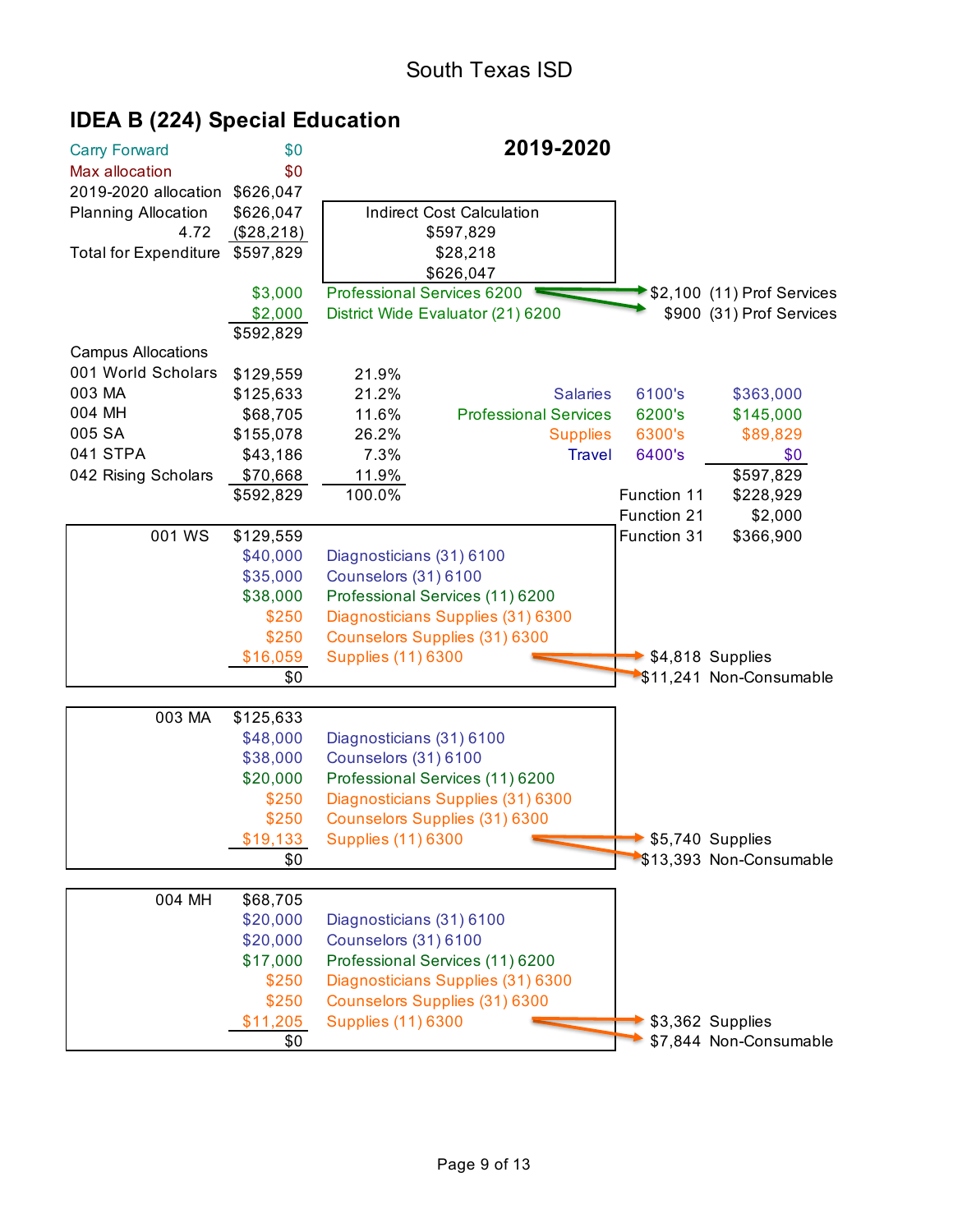# **IDEA B (224) Special Education**

| 005 SA   | \$155,078<br>\$55,000<br>\$60,000<br>\$15,000<br>\$250<br>\$250<br>\$24,578<br>\$0 | Diagnosticians (31) 6100<br>Counselors (31) 6100<br>Professional Services (11) 6200<br>Diagnosticians Supplies (31) 6300<br>Counselors Supplies (31) 6300<br><b>Supplies (11) 6300</b> | \$7,373 Supplies<br>\$17,205 Non-Consumable |
|----------|------------------------------------------------------------------------------------|----------------------------------------------------------------------------------------------------------------------------------------------------------------------------------------|---------------------------------------------|
| 041 STPA | \$43,186                                                                           |                                                                                                                                                                                        |                                             |
|          | \$6,000                                                                            | Diagnosticians (31) 6100                                                                                                                                                               |                                             |
|          | \$6,000                                                                            | Counselors (31) 6100                                                                                                                                                                   |                                             |
|          | \$25,000                                                                           | Professional Services (11) 6200                                                                                                                                                        |                                             |
|          | \$250                                                                              | Diagnosticians Supplies (31) 6300                                                                                                                                                      |                                             |
|          | \$250                                                                              | Counselors Supplies (31) 6300                                                                                                                                                          |                                             |
|          | \$5,686                                                                            | <b>Supplies (11) 6300</b>                                                                                                                                                              | \$1,706 Supplies                            |
|          | \$0                                                                                |                                                                                                                                                                                        | \$3,980 Non-Consumable                      |
|          |                                                                                    |                                                                                                                                                                                        |                                             |
| 042 RSA  | \$70,668                                                                           |                                                                                                                                                                                        |                                             |
|          | \$25,000<br>\$10,000                                                               | Diagnosticians (31) 6100<br>Counselors (31) 6100                                                                                                                                       |                                             |
|          | \$25,000                                                                           | Professional Services (11) 6200                                                                                                                                                        |                                             |
|          | \$250                                                                              | Diagnosticians Supplies (31) 6300                                                                                                                                                      |                                             |
|          | \$250                                                                              | <b>Counselors Supplies (31) 6300</b>                                                                                                                                                   |                                             |
|          | \$10,168                                                                           | <b>Supplies (11) 6300</b>                                                                                                                                                              | \$3,051 Supplies                            |
|          | \$0                                                                                |                                                                                                                                                                                        | \$7,118 Non-Consumable                      |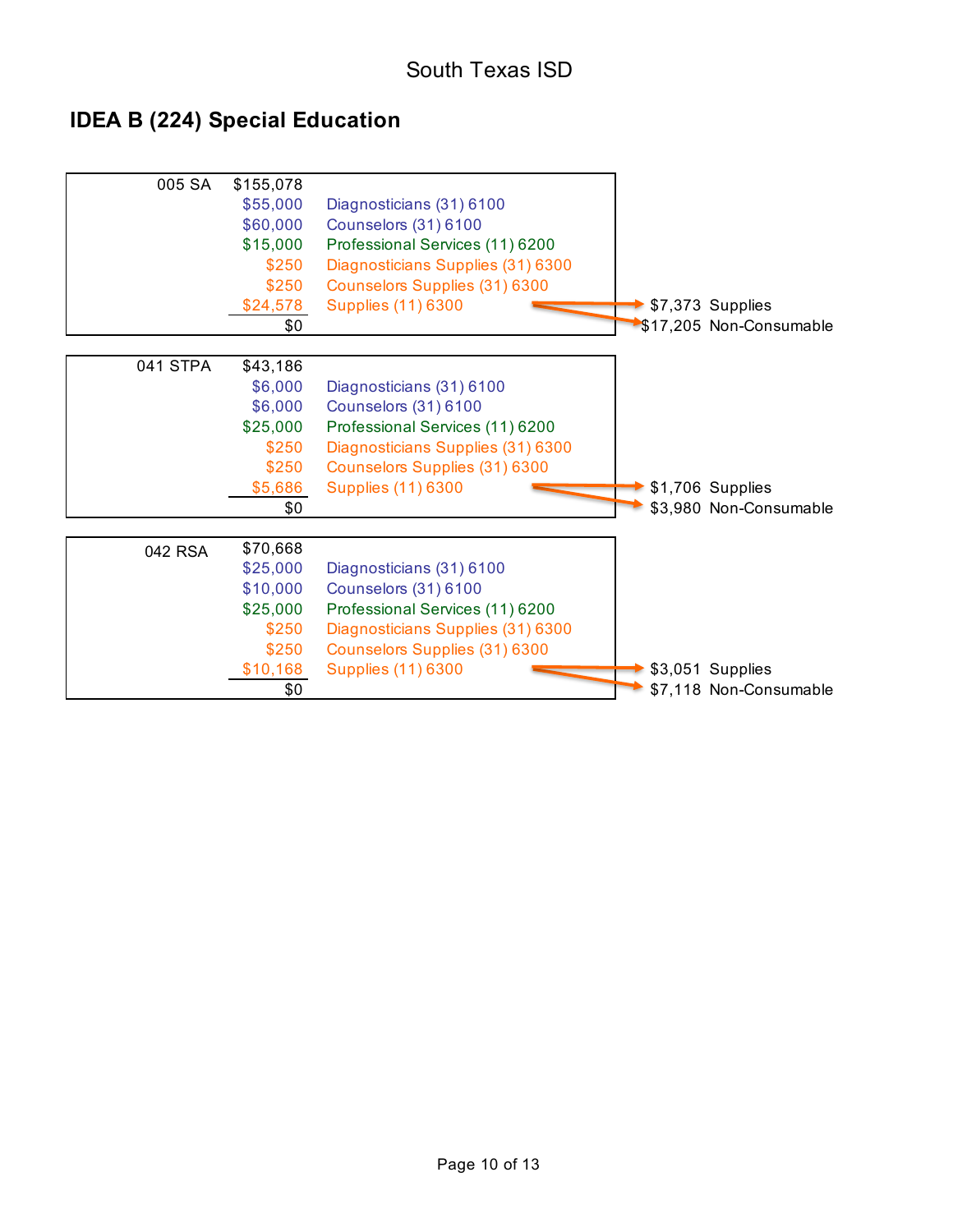# South Texas ISD **Perkins (244) Career and Technical Education 2019-2020**

| <b>Carry Forward</b>         | \$0       |                                               |
|------------------------------|-----------|-----------------------------------------------|
| Max allocation               | \$0       |                                               |
| 2019-2020 allocation         | \$51,048  |                                               |
| <b>Planning Allocation</b>   | \$51,048  | <b>Indirect Cost Calculation</b>              |
| 4.72                         | (\$2,301) | \$48,747                                      |
| <b>Total for Expenditure</b> | \$48,747  | \$2,301                                       |
|                              |           | \$51,048                                      |
| Consultant                   | \$0       |                                               |
|                              | \$48,747  |                                               |
|                              |           |                                               |
| <b>Campus Allocations</b>    |           |                                               |
| 001 World Scholars           | \$7,974   | 16.4%                                         |
| 003 MA                       | \$12,855  | 26.4%<br><b>Salaries</b><br>\$0<br>6100's     |
| 004 MH                       | \$9,520   | 19.5% Professional Services<br>\$0<br>6200's  |
| 005 SA                       | \$6,935   | 14.2%<br>Supplies \$48,747<br>6300's          |
| 041 STPA                     | \$5,257   | 10.8%<br><b>Travel</b><br>6400's<br>\$0       |
| 042 Rising Scholars          | \$6,207   | \$48,747<br>12.7%                             |
|                              | \$48,747  | 100.0%                                        |
|                              |           |                                               |
| 001 WS                       | \$7,974   |                                               |
|                              | \$7,974   | \$2,392 Supplies<br><b>Supplies (11) 6300</b> |
|                              | \$0       | \$5,582 Non-Consumable                        |
|                              |           |                                               |
| 003 MA                       | \$12,855  |                                               |
|                              | \$12,855  | \$3,856 Supplies<br>Supplies (11) 6300        |
|                              | \$0       | \$8,998 Non-Consumable                        |
|                              |           |                                               |
| 004 MH                       | \$9,520   |                                               |
|                              | \$9,520   | \$2,856 Supplies<br>Supplies (11) 6300        |
|                              | \$0       | \$6,664 Non-Consumable                        |
|                              |           |                                               |
| 005 SA                       | \$6,935   |                                               |
|                              | \$6,935   | \$2,081 Supplies<br><b>Supplies (11) 6300</b> |
|                              | \$0       | \$4,855 Non-Consumable                        |
| 041 STPA                     | \$5,257   |                                               |
|                              | \$5,257   | \$1,577 Supplies<br>Supplies (11) 6300        |
|                              |           | \$3,680 Non-Consumable                        |
|                              | \$0       |                                               |
| 042 RSA                      | \$6,207   |                                               |
|                              | \$6,207   | \$1,862 Supplies<br>Supplies (11) 6300 '      |
|                              | \$0       | \$4,345 Non-Consumable                        |
|                              |           |                                               |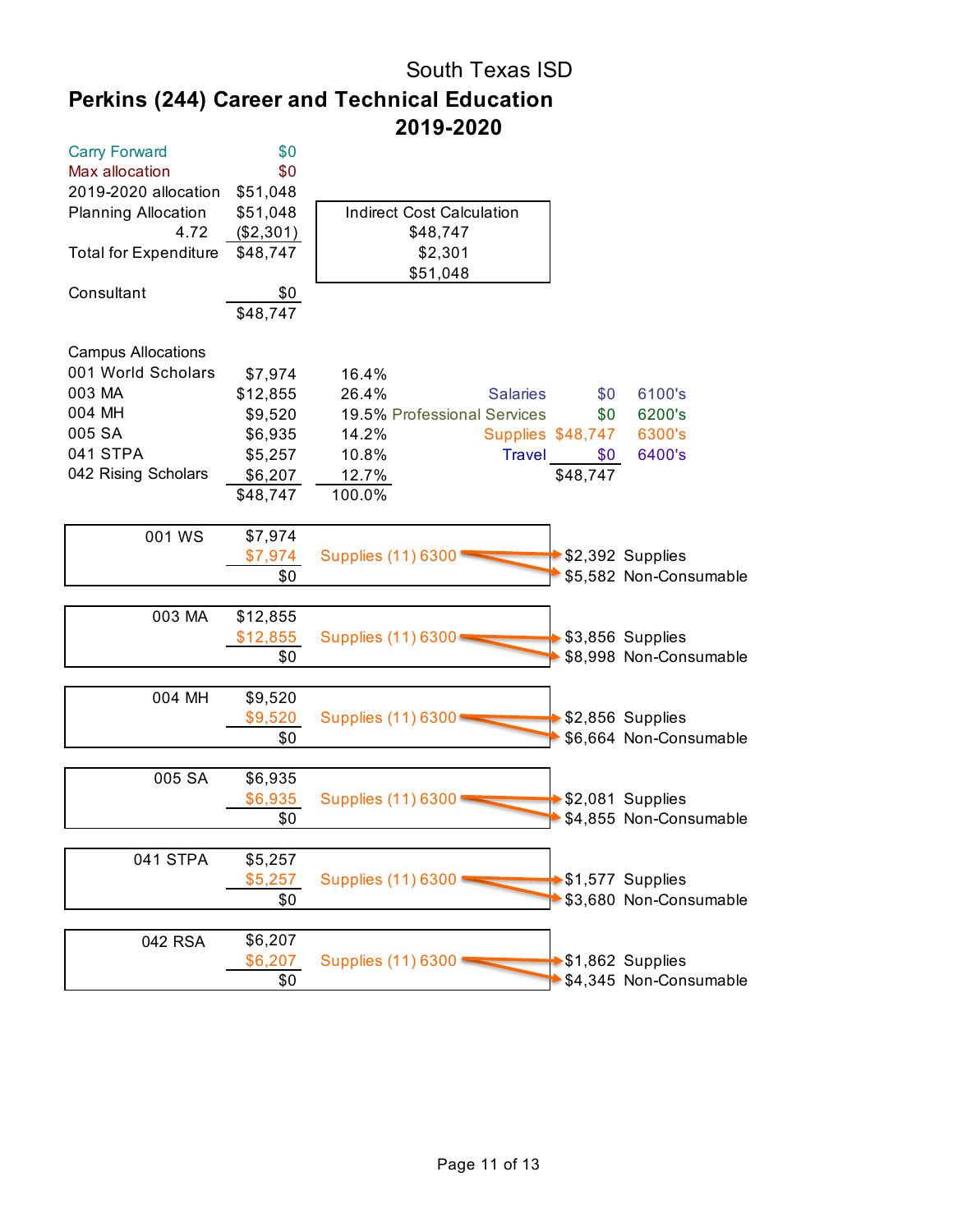### South Texas ISD

| <b>Carry Forward</b><br>Max allocation<br>2019-2020 allocation<br><b>Planning Allocation</b><br>4.72 | \$0<br>\$0<br>\$142,708<br>\$142,708<br>(\$6,432)                                 | <b>Indirect Cost Calculation</b><br>\$136,276                                                                                                                                                                                                        |
|------------------------------------------------------------------------------------------------------|-----------------------------------------------------------------------------------|------------------------------------------------------------------------------------------------------------------------------------------------------------------------------------------------------------------------------------------------------|
| <b>Total for Expenditure</b>                                                                         | \$136,276                                                                         | \$6,432<br>\$142,708                                                                                                                                                                                                                                 |
| <b>Campus Allocations</b>                                                                            | \$7,000<br>\$3,000<br>\$126,276                                                   | District Wide Training Facilitators (13) 6200<br>District Wide Training Supplies (13) 6300                                                                                                                                                           |
| 001 World Scholars<br>003 MA<br>004 MH<br>005 SA<br>041 STPA<br>042 Rising Scholars                  | \$20,655<br>\$33,300<br>\$24,660<br>\$17,966<br>\$13,617<br>\$16,078<br>\$126,276 | 16.4%<br>26.4%<br>6100's<br>\$0<br><b>Salaries</b><br>19.5%<br><b>Professional Services</b><br>6200's<br>\$11,500<br>14.2%<br>6300's<br>\$12,000<br><b>Supplies</b><br>10.8%<br>6400's<br>\$112,776<br><b>Travel</b><br>12.7%<br>\$136,276<br>100.0% |
| 001 WS                                                                                               | \$20,655<br>\$750<br>\$1,500<br>\$18,405<br>\$0                                   | Training Contract Serv (13) 6200<br>Training Supplies (13) 6300<br>\$450 Supplies<br>\$1,050 Non-Consumable<br>Travel for Training (13) 6400                                                                                                         |
| 003 MA                                                                                               | \$33,300<br>\$750<br>\$1,500<br>\$31,050<br>\$0                                   | Training Contract Serv (13) 6200<br>Training Supplies (13) 6300<br>\$450 Supplies<br>\$1,050 Non-Consumable<br>Travel for Training (13) 6400                                                                                                         |
| 004 MH                                                                                               | \$24,660<br>\$750<br>\$1,500<br>\$22,410<br>\$0                                   | Training Contract Serv (13) 6200<br>Training Supplies (13) 6300<br>\$450 Supplies<br>Travel for Training (13) 6400<br>\$1,050 Non-Consumable                                                                                                         |
| 005 SA                                                                                               | \$17,966<br>\$750<br>\$1,500<br>\$15,716<br>\$0                                   | Training Contract Serv (13) 6200<br>Training Supplies (13) 6300<br>\$450 Supplies<br>\$1,050 Non-Consumable<br>Travel for Training (13) 6400                                                                                                         |
| 041 STPA                                                                                             | \$13,617<br>\$750<br>\$1,500<br>\$11,367<br>\$0                                   | Training Contract Serv (13) 6200<br>Training Supplies (13) 6300<br>\$450 Supplies<br>Travel for Training (13) 6400<br>\$1,050 Non-Consumable                                                                                                         |
| 042 RSA                                                                                              | \$16,078<br>\$750<br>\$1,500<br>\$13,828<br>\$0                                   | Training Contract Serv (13) 6200<br>Training Supplies (13) 6300<br>\$450 Supplies<br>Travel for Training (13) 6400<br>\$1,050 Non-Consumable                                                                                                         |

#### **Title II, Part A (255) Teacher, Principal Training and Recruitment**